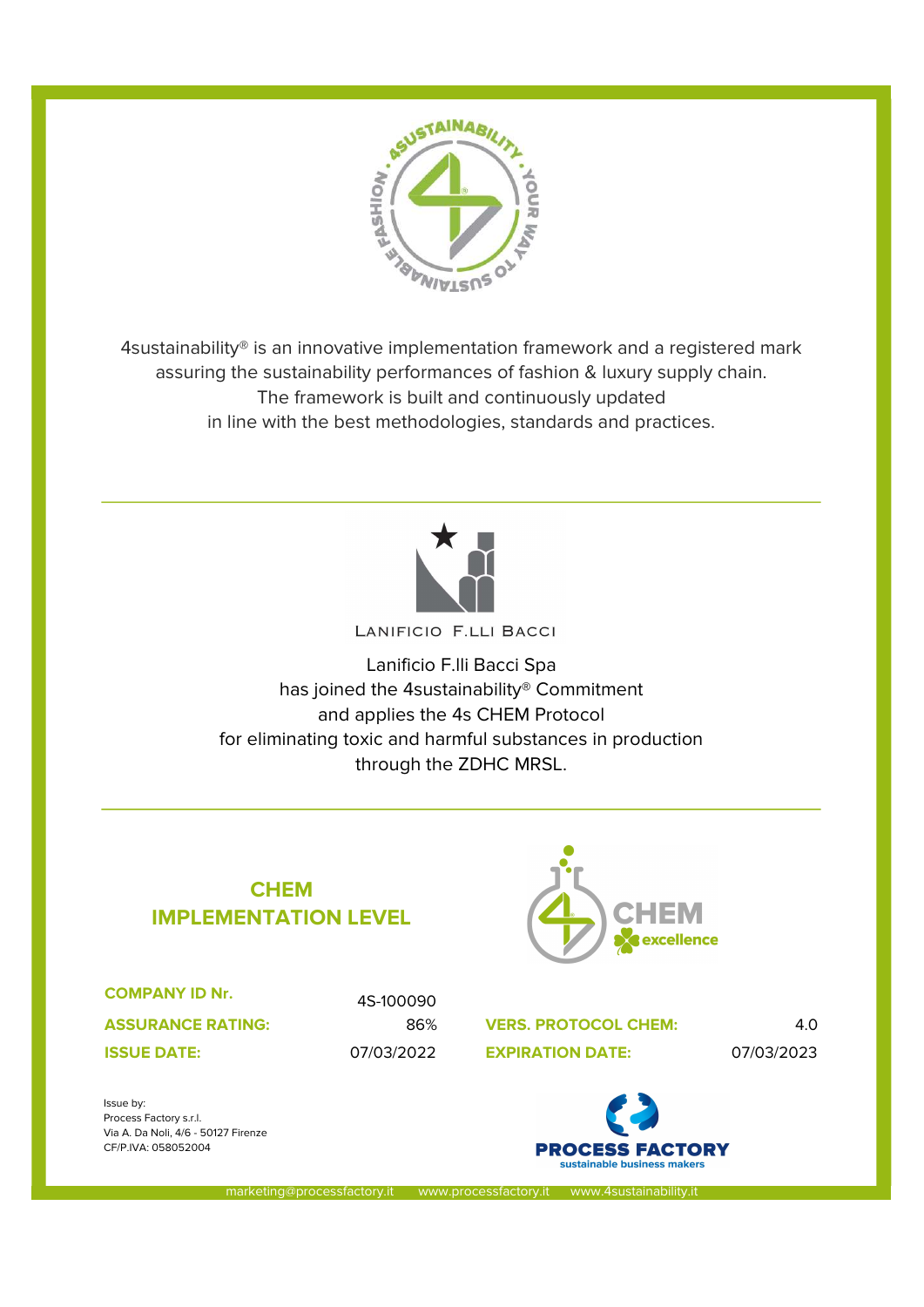

# ABSTRACT

### 4s Assurance Report Chemical Management

Version 4.0



#### Lanificio F.lli Bacci Spa

#### 4s REQUIREMENTS

#### Management system

Evaluating the implementation of a chemical management system within the company. The verified requirements range from the presence and communication of an internal sustainability policy, to staff training, as well as to the definition of reduction targets and monitoring of over-time performance.

#### Chemical risk management

Assessing chemicals risk management within the factory. The verified requirements measure the chemical inventory information management, the related qualification level to ZDHC MRSL 2.0, and related pahse put plan and improvement plan.

#### Materials risk management

Assessing the management and control system of incoming materials and their compliance level with 4sustainability PRSL, as a tool for reducing the risk of incoming contamination in the production process.

#### Supply Chain assessment

Evaluating the company's supply chain management and assessment. The verified requirements measure the mapping activity, qualification, engagement, training and monitoring of<br>subcontractors and material suppliers and all t

#### Process management

Assessing the production processes management and traceability. The verified requirements measure the correct functioning of the internal traceability system and its digitalization. Morover it includes processe due-diligence tests in order to monitor contamination on the products.

#### Chemical Health&Safety

Assessing health and safety requirement linked to chemical management. The verified requirements range from labeling, handling and storage of chemical products within the factory, to emergency procedure and waste management.

#### Output Management

Evaluating the company managament of process output. The verified requirements range from legal permission for emission to the control of waste water according to ZDHC Guidelines. for internal and external processes and final product testing.



#### ASSURANCE RATING

# ASSURANCE DATE

15/02/2022



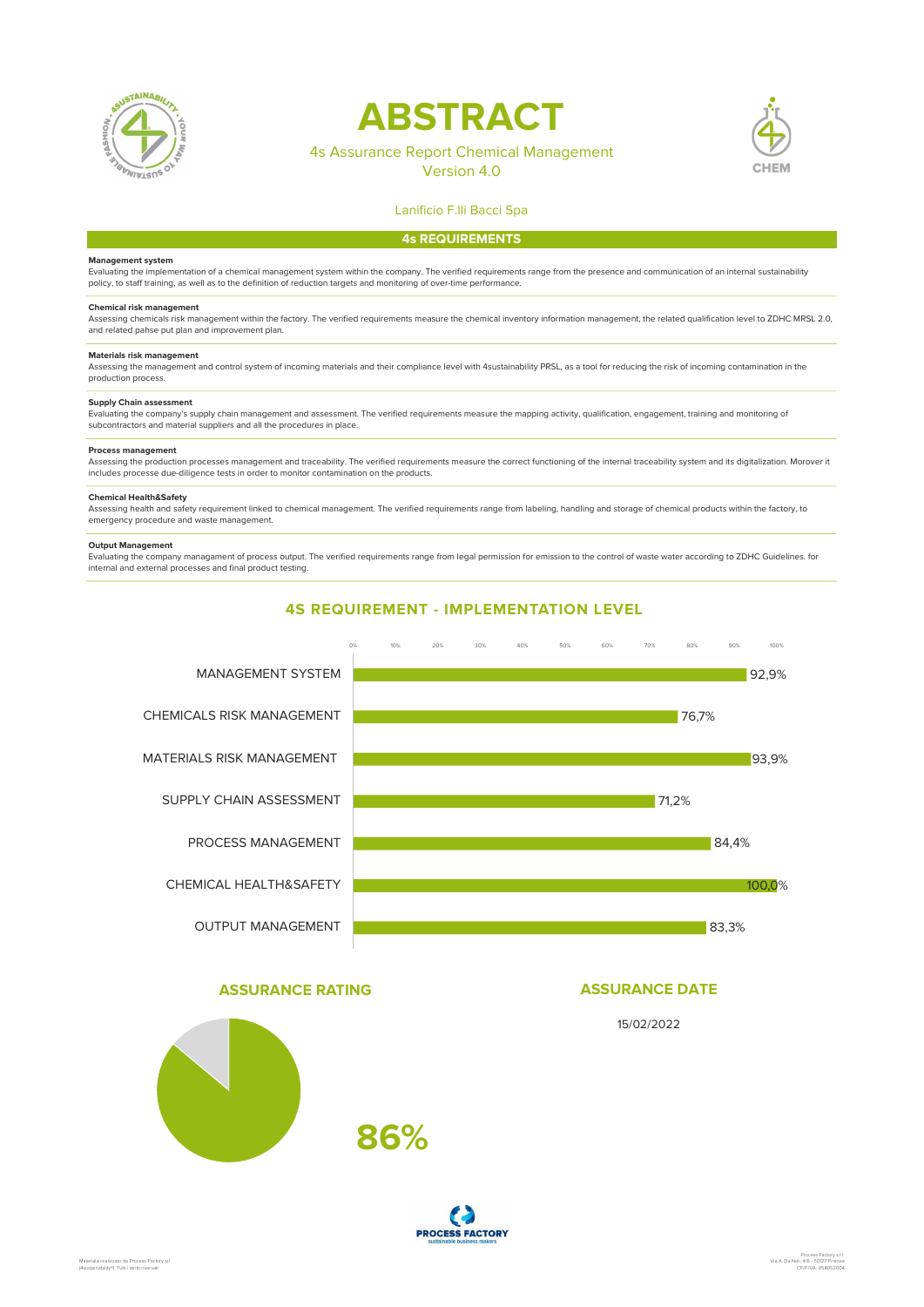#### PRODUCTION MODEL



TOT n. of verified chemical inventory: 11 and 11 and 11 and 11 and 11 and 11 and 11 and 11 and 11 and 11 and 1 2% 8% and the contract of the contract of the contract of the contract of the contract of the contract of the contract of the contract of the contract of the contract of the contract of the contract of the contract of the con 61% % of purchases from material suppliers with no rating 29% RAW MATERIALS SUPPLIERS RATING % of purchases from material suppliers with high rating  $\blacksquare$  % of purchases from material suppliers withmedium rating ■ % of purchases from material suppliers with low rating

**PROCESS** 

CHEMICAL HIGH-RISK EXTERNAL PROCESSES SUBCONTRACTORS RATING



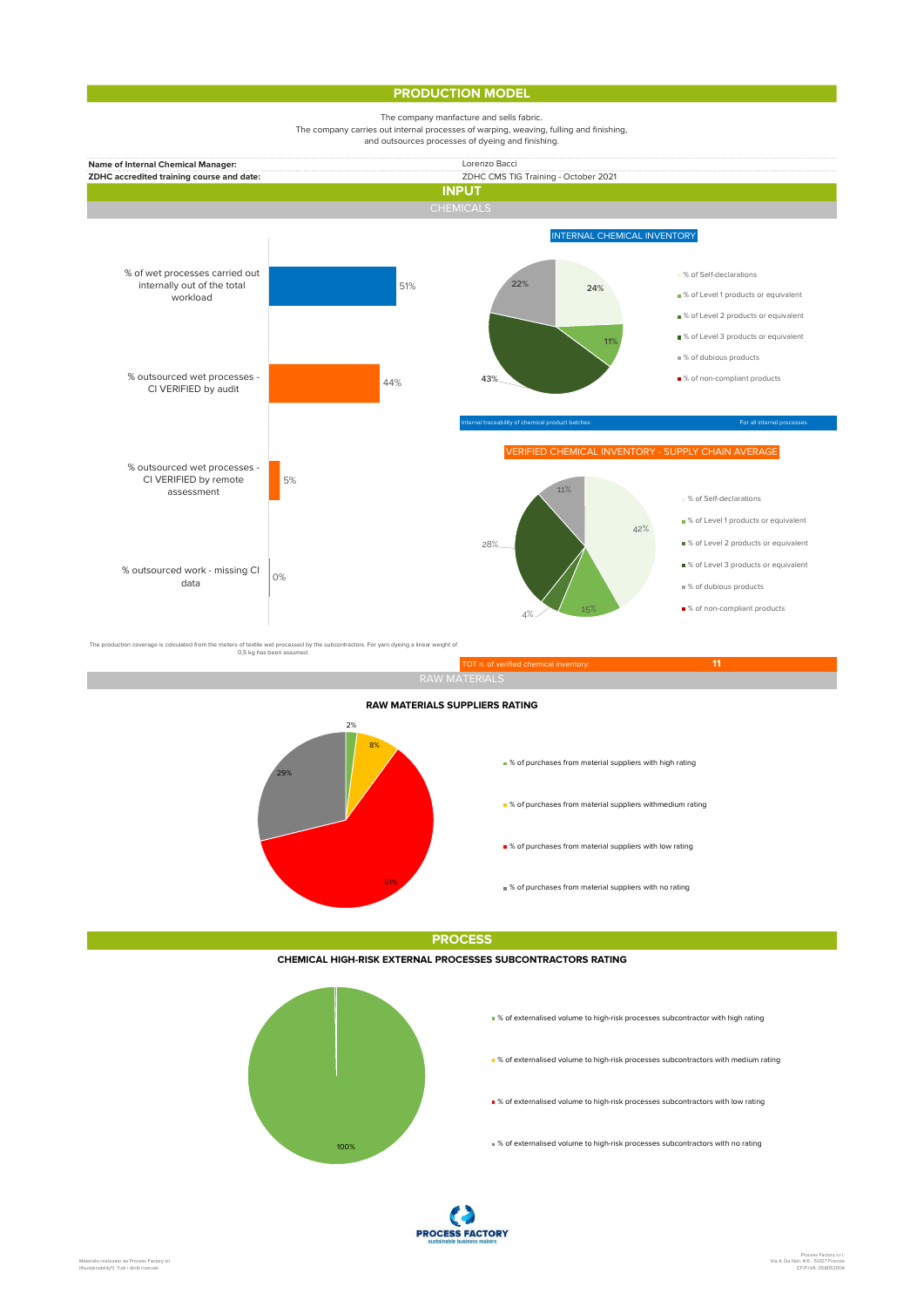